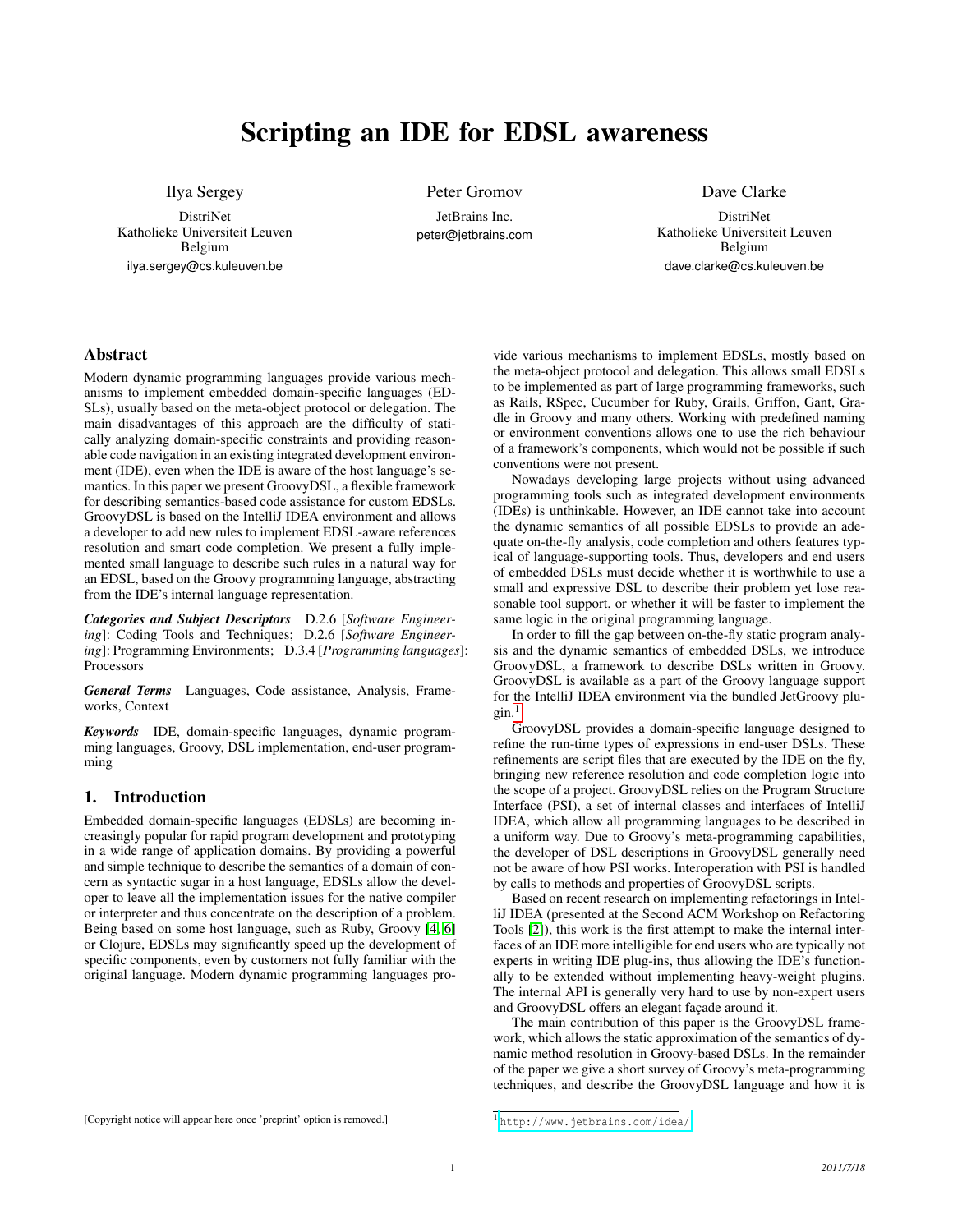integrated with the IDE. We also provide several examples using GroovyDSL to describe the augmented expression types in DSLs implemented in Groovy.

## <span id="page-1-1"></span>2. Meta-programming in Groovy

Groovy offers a large variety of ways to inject behaviour into classes dynamically. Using capabilities of Groovy's meta-object protocol (MOP) one can intercept and change existing methods, add new ones, and even synthesize methods dynamically while a program runs [\[6\]](#page-3-1). Groovy offers the following features for dynamically changing the behaviour of classes and objects:

- Using ExpandMetaClass Every instance in a Groovy program has a metaClass property, which returns the map of methods associated with it. It is possible to add or redefine methods for both Java and Groovy classes and for Groovy instances by replacing the necessary entries in their meta-class.
- Implementing invokeMethod() and methodMissing() methods

If a method definition is not found in an instance's meta-class, Groovy's method resolution strategy will invoke invokeMethod(), if it exists. Otherwise, methodMissing() is invoked, if it exists. One can add new logic just by implementing these two methods. As with other methods, they also may be injected into some instance's meta-class. Such an approach can be used to implement before/after method logic, as well implementing 'fake' methods which are not actually present in an object's class.

- Using Categories In contrast to the use of a meta-class object, which allows one to globally inject new behaviour into instances, Groovy's Categories provide a way to confine behavioural changes to within the control flow of a specific call of the use() method. Categories in Groovy are classes with static methods taking at least one parameter, which is treated to be a receiver of an appropriate method. The use() method takes a list of category classes and the closure inside of which they take effect. After leaving the closure block, the injected methods are removed. Categories are an instance of the so-called Context-oriented programming (COP) approach [\[3\]](#page-3-3) which enables bindings to by modified for a dynamic scope. Clarke and Sergey provide formal semantics for this style of COP [\[1\]](#page-3-4).
- Changing delegation chain for closures Closures in Groovy are implemented as inner classes. They rely on a default strategy to resolve method calls. Methods are sought successively in a closure's body, closure's *owner* meta-class and, finally, in the meta-class of a closure's *delegate* object, which is normally the same as an owner. Groovy provides a way to redefine a closure's owner and delegate, allowing their methods to be invoked unqualified in a closure's body (see Figure [3\)](#page-2-0). This is a typical elegant way to implement the Builder pattern in Groovy.

In custom Groovy frameworks, certain scripts or methods are supposed to be executed in specific contexts, such as in the presence of particular category classes, to augment an instance's meta-class or redefine a closure's delegate. GroovyDSL allows this dynamic behaviour to be approximated by describing it in the form of short scripts. It makes the IDE more aware of the dynamic semantics of method invocations to give more adequate code assistance.

# 3. GroovyDSL workflow

In this section we give an overview of GroovyDSL's execution model. First, we describe the mechanism of executing GroovyDSL scripts immediately after writing them in an IDE editor with appropriate error handling. Second, we present the main methods and

```
0 def ctx = context(ctype: "java.lang.String",
                  filetypes: ["gtest"],
2 scope: closureScope ())
3
4 contributor ctx, {
5 findClass (" java.lang.Throwable ")?.
6 methods ?. each {add it}
7 }
```
<span id="page-1-0"></span>Figure 2. Example definition of a context and a contributor

properties of scripts, which are used to define dynamic behaviour in the context of an IDE.

## 3.1 Enhancing an IDE on the fly

Every GroovyDSL script is just a plain Groovy file with the .gdsl extension that is supposed to be executed in a specific environment. A GroovyDSL script is a DSLs to describe the rules of run-time reference resolution for another DSL. The execution workflow for GroovyDSL script processing is depicted in Figure [1.](#page-2-1)

After being made available to the IDE, GroovyDSL scripts are evaluated lazily, whenever some unresolved code reference occurs in an editor or whenever the "Complete Code" action is invoked. New procedures obtained by parsing scripts are cached and applied in various contexts to determine whether to add new behaviour to the execution environment.

## 3.2 Writing scripts: Contexts and Contributors

As in plain Groovy, GroovyDSL scripts are allowed to define variables and functions, use common control structures, and access JDK and Groovy SDK classes. GroovyDSL scripts operate upon two main entities: Contexts and Contributors.

Contexts in GroovyDSL describe a place in the program text where some behaviour will be available, without any reference to the kind of behaviour. Our contexts are related to, yet more general than, the notion of context in programming language semantics [\[5\]](#page-3-5); a context may be considered as a Groovy program with a "hole" that remains for some expression's method or property invocation.

Contexts are first-class citizens in GroovyDSL, so they may be stored in local script variables and passed as parameters to functions. Figure [2](#page-1-0) shows the definition of a context ctx. This context is described by a target class type java.lang.String, file extension .gtest and affects only bodies of closures. We use the predefined function context () with a set of optional named parameters such as ctype and filetypes.

Contributors are responsible for describing DSL-specific behaviour. A contributor takes the list of contexts it will be applied to and a closure that describes the logic of the provided new behaviour. An example contributor providing simple delegation logic by adding all methods of the class Throwable to the class String is shown in Line 4 of Figure [2.](#page-1-0) A new contributor is defined by invoking the function contributor(). The previously defined context ctx is passed as a one-element list. The second argument, a closure with no parameters, is invoked for all places in a program that match one of the contexts provided in the first argument to contributor().

In the example, the utility method findClass() is invoked to obtain a representation of a class in a project, if it is found, or **null** otherwise. We use safe-dereferencing operator ?. to avoid throwing of a NullPointerException. Property methods gives a list of methods available in the found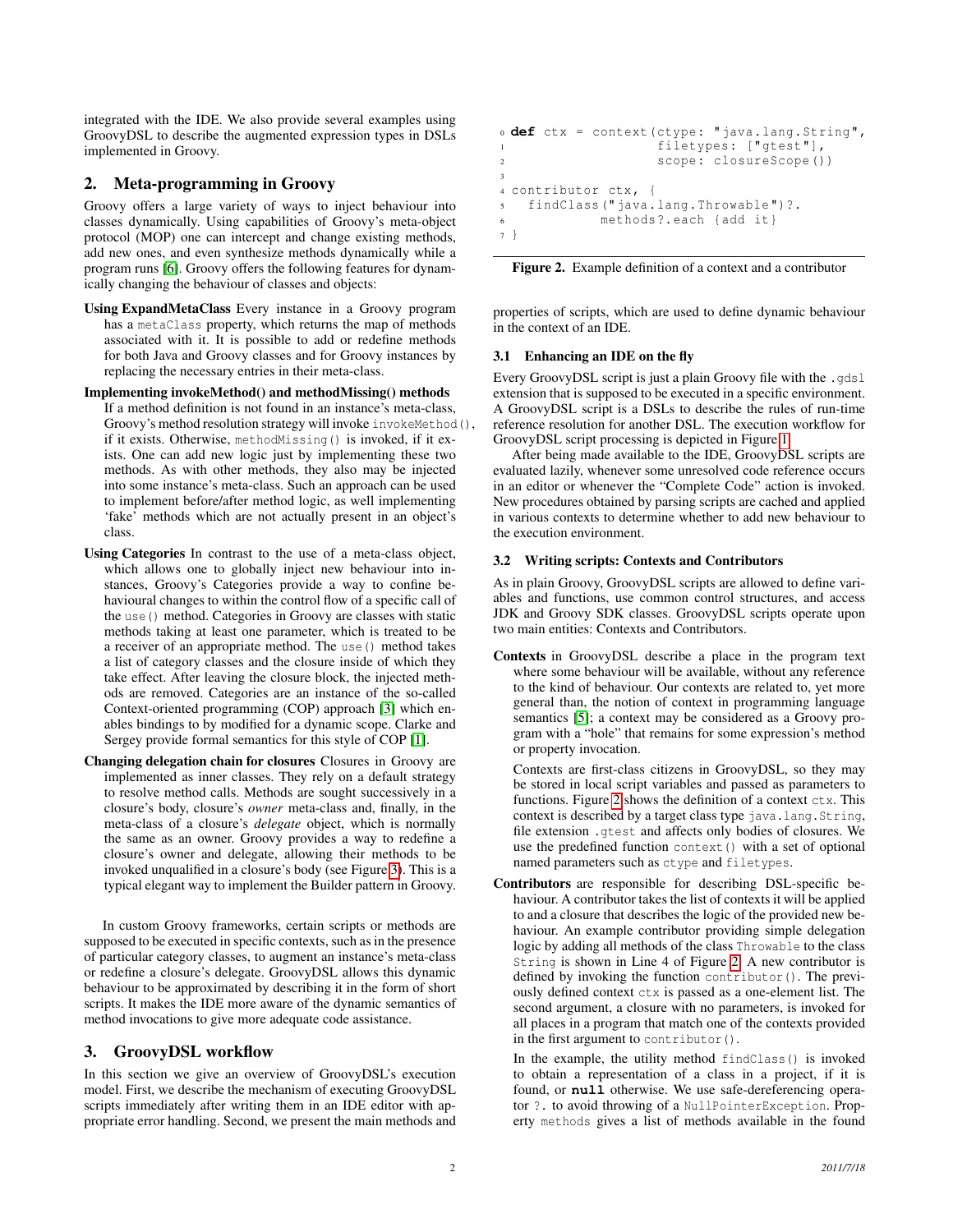

<span id="page-2-1"></span>Figure 1. GroovyDSL workflow overview

class, so it is possible to iterate through this list with a closure via each() method. To register new behaviour we invoke the method add, which adds method to the given place.

#### 3.3 Extending the GroovyDSL framework

The core of GroovyDSL functionality is concentrated in the body of the closure passed as the second parameter to the contributor() method. All invocations of functions and properties inside of it are calls to wrappers around IntelliJ IDEA's internal PSI. There are two kinds of wrappers. The first kind are unqualified, such as findClass(). The second kind are methods added to the original PSI classes via the mix-in category mechanism. For example, the methods property (in Figure [2\)](#page-1-0) is added externally by the GroovyDSL environment to the core PSI's class PsiClass, representing classes in Java-like languages.

Both of these sets of functions may be extended with new ones using IntelliJ IDEA's plug-in mechanism. To provide new unqualified methods one should provide a class implementing the GdslMembersProvider interface and register it by a plug-in descriptor. All methods of such newly added components will be used as possible delegates for unqualified method calls. New methods and properties may be added to PSI by implementing the PsiEnhancerCategory interface. Its registered implementations will be used as categories (see Section [2\)](#page-1-1) and "wrapped around" the body of a contributor's closure at the moment of its execution.

#### 4. Example describing dynamic semantics

In this section we give two examples of using GroovyDSL in practice.

#### 4.1 Describing delegation

The first example describes a context-dependent delegate substitution to a closure. Figure [3](#page-2-0) shows the definition of the class Runner, whose method run() takes an object obj and a closure cl as parameters. It redefines the default delegate of the given closure and assigns obj to its delegate property. When passing a closure to the method run() as a parameter, according to run()'s definition, it is allowed to invoke unqualified methods an properties of its first parameter inside of the body of a closure (see Section [2\)](#page-1-1).

The GroovyDSL script describing this behaviour is shown in Figure [4.](#page-3-6) In this case we are interested in contexts placed inside of

```
0 class MyDelegate {
1 def saySomething(String str) {
      println str
    3 }
4 }
5
6 class Runner {
7 def run(obj, Closure cl) {
      cl.delegate = obj
9 cl()
10 }
11 }
12
13 def runner = new Runner ()
14 runner.run(new MyDelegate ()) {
15 saySomething (" hello !")
16 }
```
<span id="page-2-0"></span>Figure 3. Example of closure delegation. Method run() of class Runner substitutes its first parameter for the delegate of the closure passed as its second parameter. This allows the unqualified method call saySomething() of class MyDelegate on line 15 to be correctly resolved at the runtime.

closure bodies. This fact is denoted by passing closureScope() as a parameter of the described context ctx. When defining a contributor, we use utility method enclosingCall(), which returns the call expression of method with name run that wraps the analyzed closure context, if it exists, or **null** otherwise. If an appropriate method call is found, we try to resolve it to a method definition by calling the bind() method. The last check we perform is to ensure that the full name of the receiver class is Runner. The last call to the delegatesTo() method adjusts the delegate of the given closure to the actual class type of the first argument. So, the delegated call to the MyDelegate's saySomething() method will be no longer highlighted in the IDE's editor as a possibly unresolved and will be suggested in IDE as possible variant for a code completion inside the closure's body.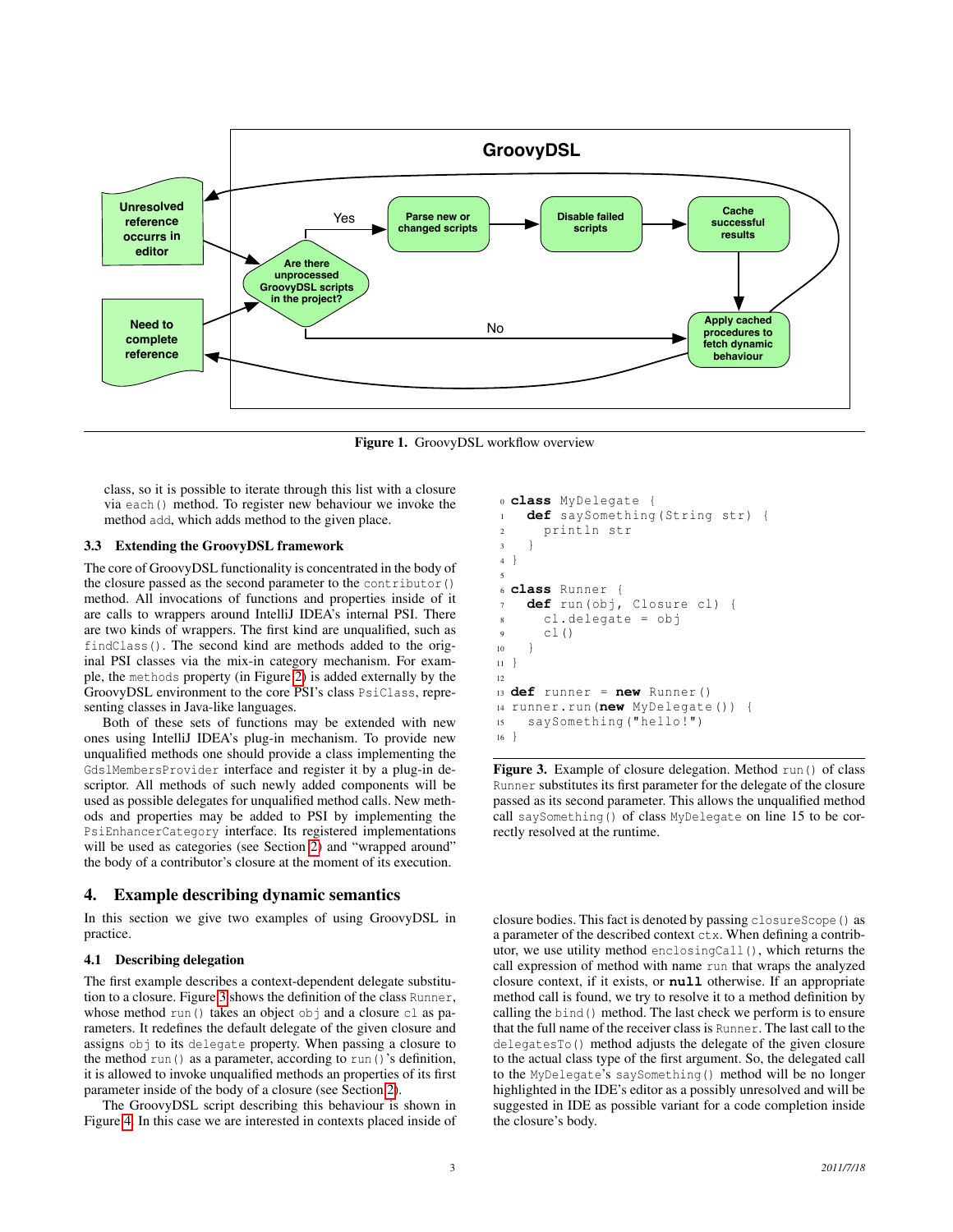```
0 def ctx = context(scope: closureScope ())
1
2 contributor(ctx , {
3 def call = enclosingCall ("run")
4 if (call) {
5 def method = call.bind ()
      def clazz = method?.containingClass
      if ("Runner". equals(clazz?. qualName)) {
        delegatesTo(call.arguments [0])
9 }
1011 })
```
<span id="page-3-6"></span>Figure 4. Description of delegation semantics in GroovyDSL

#### 4.2 Adding custom methods and properties

Using Groovy's meta-classes, custom methods and properties may be added to existing classes on the fly. Within the context of a GroovyDSL contributor, the predefined methods method and property simplify this task. Figure [5](#page-3-7) gives an example. The context ctx1 targets class java.lang.Number, which will then be augmented in all possible scopes. In the contributor's closure, the method property is used to add new properties to the target class. This method take several named parameters. The parameter name defines the name of the property to be injected and the type parameter defines its type.

```
0 def ctx1 = context(ctype: "java.lang.Number ")
1 contributor(ctx1) {
2 property name: "eur", type: "test.Money"
3 property name: "usd", type: "test.Money"
4 }
5
6 def ctx2 = context(ctype: "ReentrantLock ")
7 contributor(ctx2) {
8 method name: 'withLock ',
9 type: 'void ',
10 params: [closure: {}]
11 }
12
13 def ctx3 = context(ctype: "org.test.Employee ")
14 contributor(ctx3) {
15 ['Senior ', 'Expert ', 'Junior ']. each {
16 method name: "findAll${it}Employees",
17 type: 'java.util.Collection '
18 }
19 }
```
<span id="page-3-7"></span>Figure 5. Injecting custom methods and properties into classes

The function method is used to add synthesized methods to a class. It takes named parameters specifying the name of the defined method, its return type, and a list of parameters with their types. Note that the parameter closure of method withLock uses {}, which is GroovyDSLs syntactic sugar for 'groovy.lang.Closure'.

To create families of dynamic methods, we can use all the power of Groovy collections and higher-order functions. On line 15 of Figure [5](#page-3-7) we create a set of methods with names findAll\*Employees for *each* kind of employee from the list. Such a pattern is applicable for Groovy-based frameworks, such Grails, where specific methods are generated using the class structure and some naming conventions.

# 5. Conclusion

In this paper we presented GroovyDSL, a framework to refine runtime expression types in embedded DSLs based on the Groovy programming language. GroovyDSL is implemented in Groovy and Java as a part of the JetGroovy plugin for the IntelliJ IDEA 9 environment. The presented approach allows the scope of behavioural changes to be statically described to obtain IDE support for applications written in the context-oriented programming style using Categories. Code assistance for GroovyDSL's internal language is described in GroovyDSL itself as well as support for other EDSL's for popular Groovy-based frameworks. GroovyDSL was successfully applied to describe the semantics of basic compile-time Groovy AST transformations<sup>[2](#page-3-8)</sup> and properties of Gant<sup>[3](#page-3-9)</sup> scripts.

We are working on the implementation of a declarative language that should allow inspections and constraint checking to be described in Groovy programs. In addition, we are going to extend the DSL-based approach to describe the IDE's behaviour to support other languages. Designing a rule-based rewriting specification language to describe refactorings and their validation before and after transformation is an interesting direction for future work.

Full documentation for GroovyDSL with examples is available from [http://www.jetbrains.net/confluence/display/](http://www.jetbrains.net/confluence/display/GRVY/Scripting+IDE+for+DSL+awareness) [GRVY/Scripting+IDE+for+DSL+awareness](http://www.jetbrains.net/confluence/display/GRVY/Scripting+IDE+for+DSL+awareness).

## Acknowledgments

Thanks to Václav Pech who suggested vivid examples for method injections and gave some insightful comments on this work. We also thank Dimitri Van Landuyt for comments concerning the GroovyDSL activity diagram .

## References

- <span id="page-3-4"></span>[1] D. Clarke and I. Sergey. A semantics for context-oriented programming with layers. In *COP '09: International Workshop on Context-Oriented Programming*, pages 1–6, Genova, Italy, 2009. ACM.
- <span id="page-3-2"></span>[2] D. Dig, R. M. Fuhrer, and R. Johnson. The 2nd workshop on refactoring tools (WRT'08). In *OOPSLA Companion '08: Companion to the 23rd ACM SIGPLAN conference on Object-oriented programming systems languages and applications*, pages 859–860, Nashville, TN, USA, 2008. ACM.
- <span id="page-3-3"></span>[3] R. Hirschfeld, P. Costanza, and O. Nierstrasz. Context-oriented programming. *Journal of Object Technology, March-April 2008, ETH Zurich*, 7(3):125–151, 2008.
- <span id="page-3-0"></span>[4] G. Laforge. Groovy: An agile dynamic language for the Java Platform, 2008.
- <span id="page-3-5"></span>[5] A. Nanevski, F. Pfenning, and B. Pientka. Contextual modal type theory. *ACM Trans. Comput. Logic*, 9(3):1–49, 2008.
- <span id="page-3-1"></span>[6] V. Subramanian. *Programming Groovy*. The Pragmatic Bookshelf, 2008.

<span id="page-3-8"></span><sup>2</sup> [http://groovy.codehaus.org/Compile-time+Metaprogramming+](http://groovy.codehaus.org/Compile-time+Metaprogramming+-+AST+Transformations) [-+AST+Transformations](http://groovy.codehaus.org/Compile-time+Metaprogramming+-+AST+Transformations)

<span id="page-3-9"></span><sup>3</sup> <http://gant.codehaus.org/>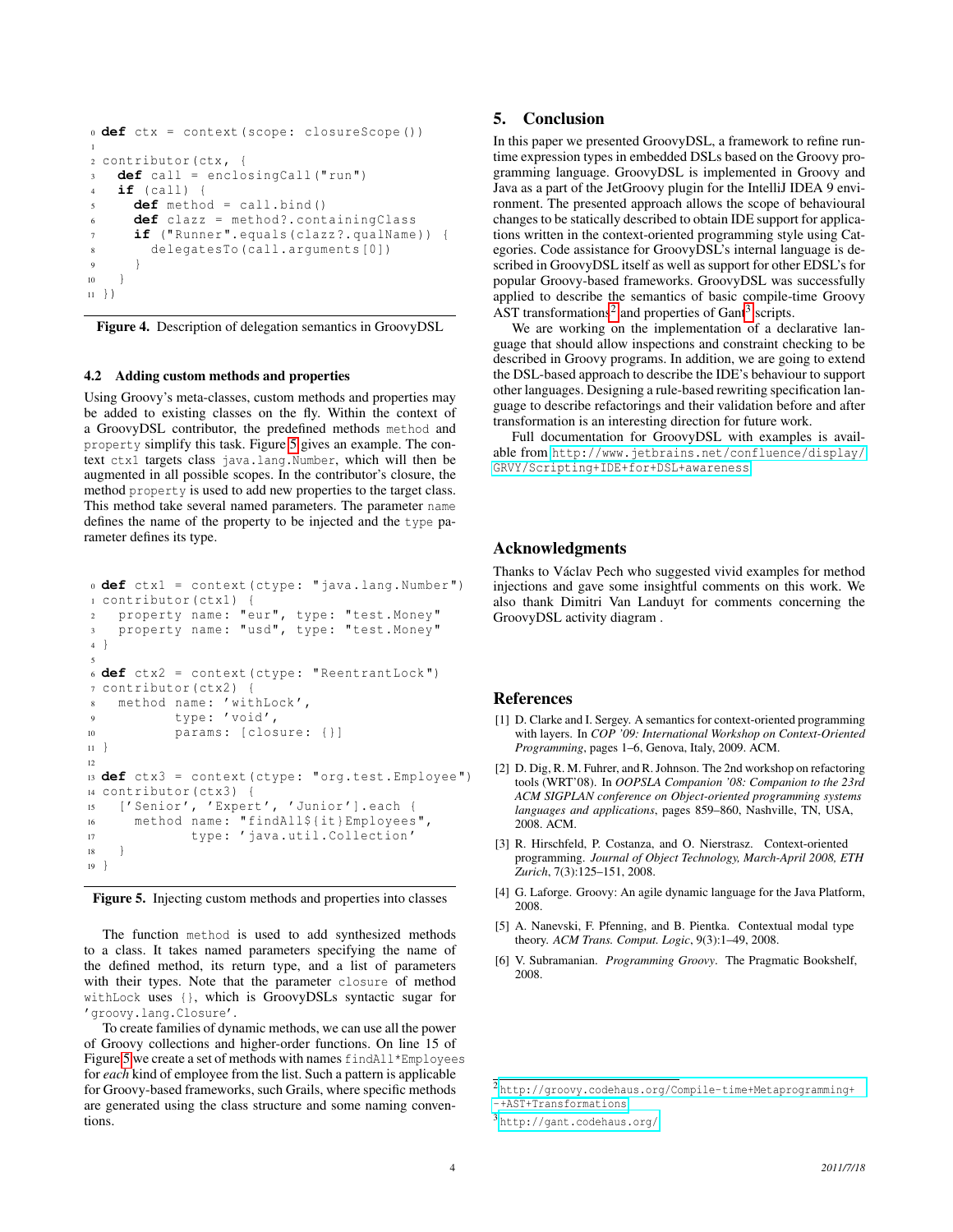## A. Presentation outline

Decreasing the amount of boilerplate code is one of most important purposes of both internal and external domain-specific languages. There are different ways to hide behaviour, unrelated to the main logic of an application. As an example of such techniques, let's look at compile-time AST transformations in the Groovy programming language. The code in the Figure [6](#page-4-0) gives an example of the LockableList class, which combines functionality of a plain list and a lockable data structure.

```
0 import java.util.concurrent.locks .*
1
2 class LockableList {
3 List list = []
4 Lock lock = new ReentrantLock ()
5 }
6
7 def aList = new LockableList ()
8
9 aList.lock.lock ()
10 try {
11 aList.list << 'Groovy '
12 aList.list << 'Grails '
13 } finally {
14 aList.lock.unlock ()
15 }
16
17 assert list.size () == 2
```
<span id="page-4-0"></span>Figure 6. Traditional implementation of LockableList

The typical way to get rid of annoying references to list and lock fields on lines 11, 12 and 14 is to inherit both

java.util.concurrent.locks.Lock and java.util.List interfaces, or, at least, implement all necessary methods, such as unlock(), to make them delegate to appropriate List and Lock fields. Such typical procedures may be automatized by adding the groovy.land.Delegate annotation to the named fields. Figure [7](#page-4-1) shows the same example with annotated fields, which now look more concise.

```
0 import java.util.concurrent.locks .*
1
2 class LockableList {
3 @Delegate private List list = []
4 @Delegate private Lock lock =
5 new ReentrantLock ()
6 }
7
8 def aList = new LockableList ()
9
10 aList.lock ()
11 try {
12 aList << 'Groovy '
13 aList << 'Grails '
14 } finally {
15 aList.unlock ()
16 }
17
18 assert list.size () == 2
19 assert list instanceof Lock
20 assert list instanceof List
```
<span id="page-4-1"></span>Figure 7. An implementation of LockableList with @Delegateannotated fields

Using the @Delegate annotation allows one to use an instance of LockableList as both an instance of List and of Lock, whereas the actual definitions may be marked as **private**.

Since Groovy provides freely extensible compiler infrastructure and a variety of meta-programming techniques, it is not a big problem to describe rules to augment existing or new classes with some implicit behaviour at runtime. A programmer may provide his own annotations and enhancement algorithms to inject new method or properties into classes, even into Java classes.

Some problems may occur when working in big projects and trying to refactor with an aid of some tools. Let's imagine temporarily that the java.util.concurrent.locks.Lock interface is not in Java SDK and one can freely rename its methods, delete them or add new ones. After renaming, for instance, lock() method in a modern IDE, all its invocations should be renamed as well to avoid unresolved references. But unlike Java, Groovy is dynamicallytyped language and since by default an IDE is unaware of custom annotations' semantics, calls such as aList.lock() in Figure [7](#page-4-1) will be kept unchanged. Such broken code will be compiled even without warnings, but it will raise an InvocationError at runtime.

To avoid such problems and provide appropriate information about the reference resolution semantics to an IDE, one should somehow describe the semantics of target language transformations. There are at least two ways to do it:

- 1. Use a native compiler as to obtain information about references and types. Such an approach is supposed to work well in the case of custom annotations, as we described via an example. But it cannot handle runtime code transformations, such as socalled "monkey patching" and dynamic methods injections, for obvious reasons. Also, to the best of our knowledge, the reuse of a native compiler may significantly complicate the implementation of refactorings in multi-language projects, written, for example, in Java and Groovy.
- 2. Provide a mechanism to (partially) describe the semantics of dynamic code transformations to augment an IDE's logic for handling references in code. This approach demands full control of a project code through some uniform representation to be able to handle definitions and references in multi-language codebase. The language to describe the dynamic semantics should be sufficiently expressive to handle different cases of dynamic behavioural changes. It addition, it should be quickly computable to prevent an IDE from hanging while performing background analyzes.

Implementing support for Groovy-based domain-specific languages in IntelliJ IDEA 9's programming environment, we have chosen the second approach. The framework we present is called GroovyDSL and it is designed as a part of Groovy language support. GroovyDSL provides a language to describe dynamic code transformations as simple declarative scripts in the IntelliJ IDEA itself. For example, the code in Figure [8](#page-4-2) gives a definition of the semantics that @Delegate annotations bring to a program.

```
0 contributor(context ()) {
1 classType ?. fields ?. each {
2 if (it.hasAnnotation (" groovy.lang.Delegate ")){
3 delegatesTo(it.classType)
4 }
5 }
6 }
```
<span id="page-4-2"></span>Figure 8. Description of the @Delegate annotation semantics in GroovyDSL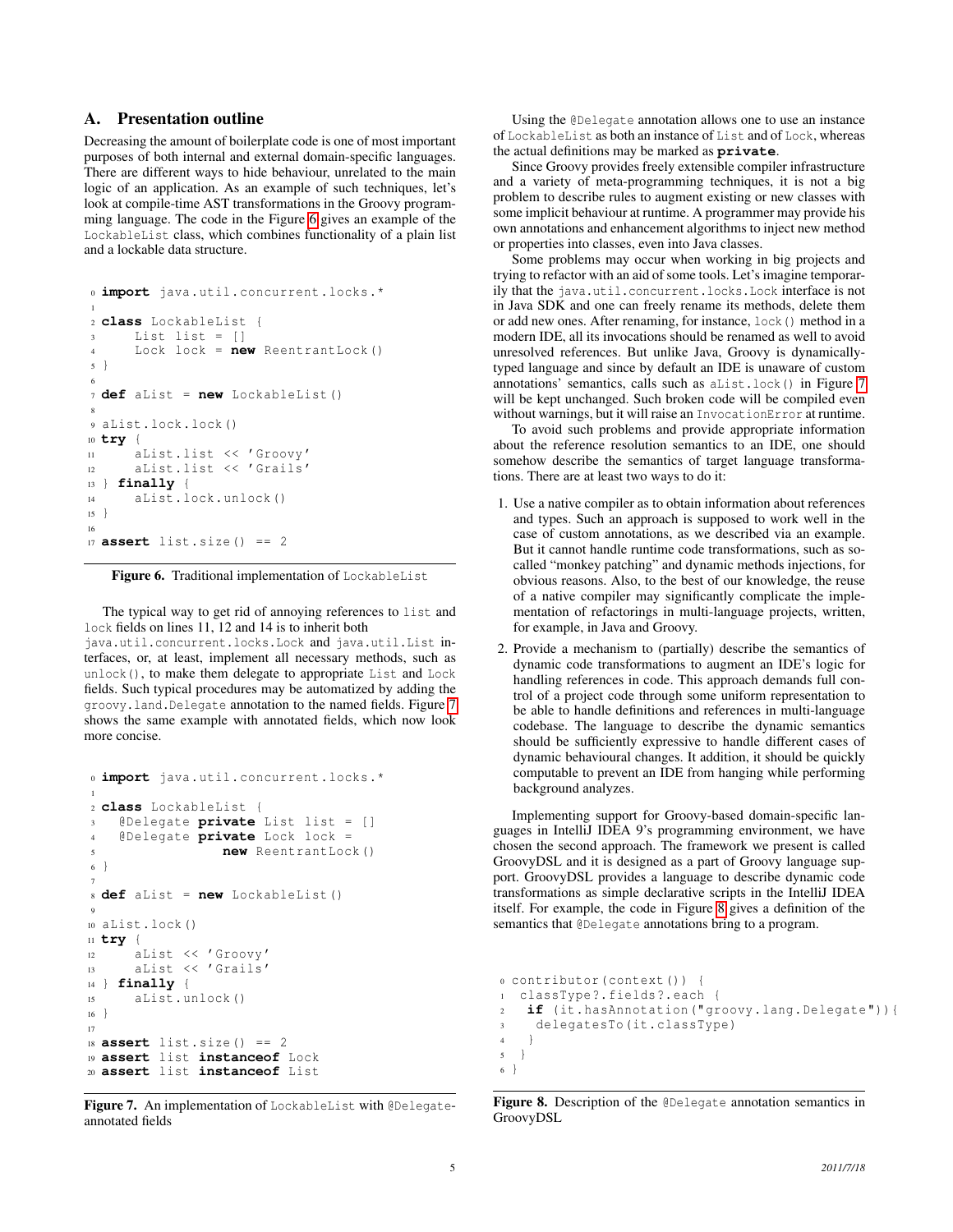

<span id="page-5-1"></span>Figure 9. Program Structure Interface with GroovyDSL architecture overview

Let's leave the definitions of contributor() and context() functions aside for a moment. Literally, this description may be read as "For *each* field of some class, if this field is annotated with the groovy.lang.Delegate annotation, then the original class is enhanced with the behavior of this field's type."

A GroovyDSL script is nothing but a plain Groovy script that is supposed to be executed in the specific environment where all its references will be resolved. Due to a variety of patterns to define behaviour injection in Groovy, we gave up implementing such logic in the form of a dialog with settings. Instead of this we provide to end-users a front-end for operating with IntelliJ's *Program Structure Interface* (PSI). PSI is a set of classes and interfaces to describe the overall structure of a project, loaded in IDE, including its sources, libraries and other dependencies. Being sufficiently general, it allows various languages to be described in a uniform way, which eases cross-language reference resolution, analysis and refactoring. All issues of synchronization with a file system are left under the hood, but normally, to get the most flexible control over programs in some particular language, one should implement a front-end compiler for it from scratch. This how the support for Java, Scala, Groovy, Clojure, Python and many other languages is implemented in IntelliJ IDEA.[4](#page-5-0) Dealing with an already supported language one needs to have an access only to a small part of PSI, namely, the one responsible for the structure of program files, their arrangement in a project and the type system.

A coarse overview of IntelliJ IDEA's PSI, its place in the application structure and its interaction with GroovyDSL is depicted in Figure [9.](#page-5-1) IntelliJ IDEA framework maintains two-way synchronization between source files with registered filetypes through a set of *Virtual File Manager* classes. There is at least one implementation of the PsiFile interface, corresponding to each file type. Three concrete implementations for source files in Java, Groovy and Scala are depicted. There are many clients of PSI, though in the picture only two are shown, namely, *Refactorings* and *Code Analyzing Daemons*. Various refactoring actions deal with PSI by reading and modifying it during the appropriate code transformations. Code analyzers check whether there are unresolved references in project code, malformed or untyped expressions, and collect information about available types of expressions to build a list of variants for code completion in every place of a program.

In the presence of the GroovyDSL framework, information about expression types and available references is obtained by code analyzers not only by scanning the actual PSI of a project but also by 'asking' GroovyDSL components. GroovyDSL implements its own daemon, which maintains an index of all .gdsl files in a project via the *Script Executor Index* structure. After being made available to the IDE, GroovyDSL scripts are evaluated lazily whenever some unresolved code reference occurs in an editor or whenever the "Complete Code" action is invoked. Besides standard Groovy variables and functions at the top level, GroovyDSL scripts contain declarations of two entities, namely Contexts and Contributors.

<span id="page-5-0"></span><sup>4</sup> [http://www.jetbrains.com/idea/documentation/idea\\_5.0.html](http://www.jetbrains.com/idea/documentation/idea_5.0.html)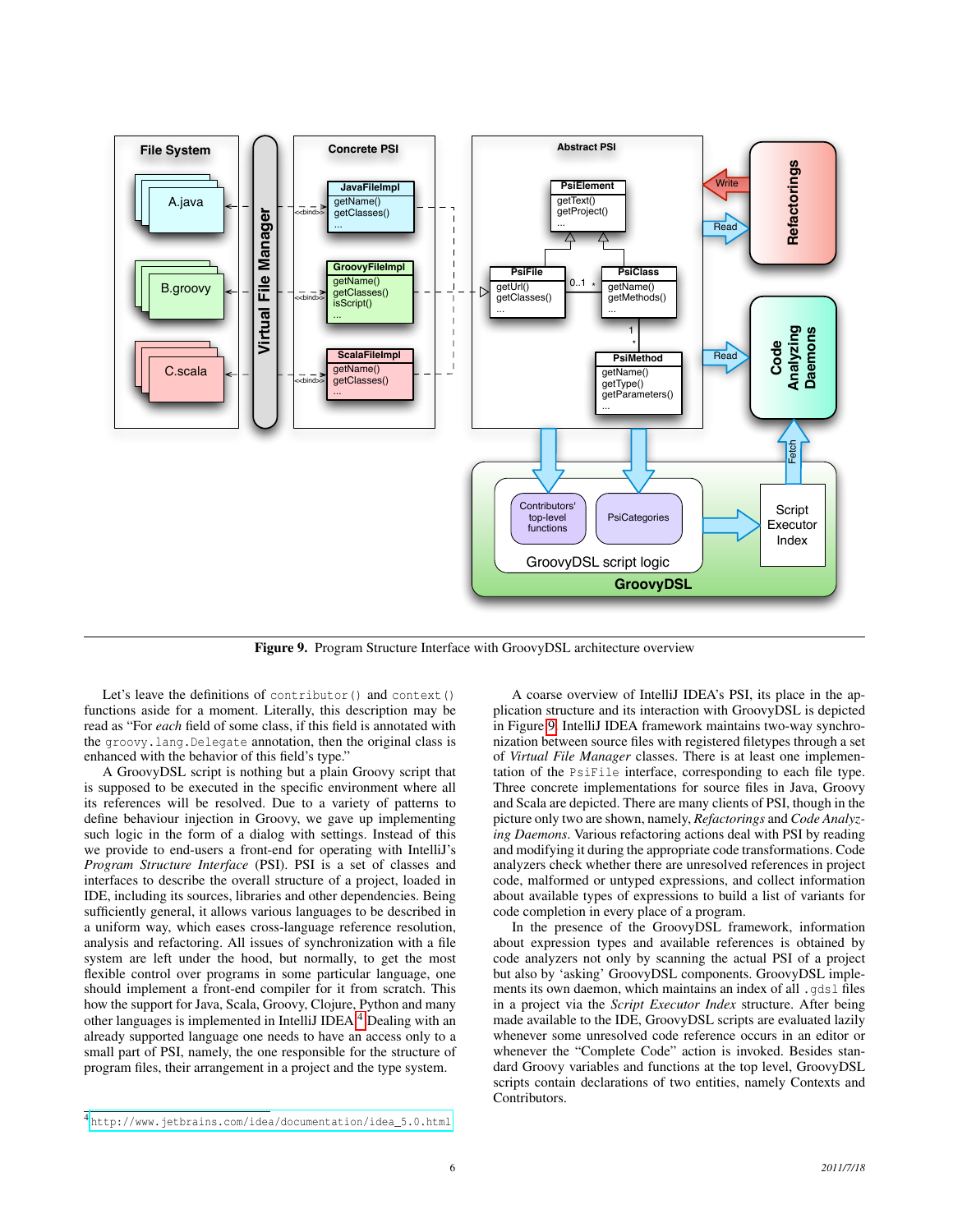| $\bigcirc$ currency.gdsl $\times$                                                                       |  |
|---------------------------------------------------------------------------------------------------------|--|
| $\lambda$ DSL descriptor file has been changed and isn't currently executed. Click to activate it back. |  |
| $Aef_{ctx1} = context(ctype: 'java.lang.Number')$                                                       |  |
| <b><i>Activate</i></b>                                                                                  |  |
|                                                                                                         |  |
| $\exists$ contributor([ctx1]) {                                                                         |  |
| // Add custom properties                                                                                |  |
| property name: "eur", type: "org.test.Money"                                                            |  |
| property name: "usd", type: "org.test.Money"                                                            |  |
| 4567890<br>property name: "chf", type: "org.test.Money"<br>property name: "rur", type: "org.test.Money" |  |
|                                                                                                         |  |
| 11<br>// Add withLock method                                                                            |  |
| 12<br>method name: 'withLock',                                                                          |  |
| 13<br>type: 'void',                                                                                     |  |
| 14<br>params: $[closure: {} {\})$                                                                       |  |
| 15                                                                                                      |  |
| 16                                                                                                      |  |
| 17                                                                                                      |  |
|                                                                                                         |  |

<span id="page-6-0"></span>Figure 10. GroovyDSL script is changed and should be reloaded

Contexts in GroovyDSL are entities that give an answer to the question "Where?" In other words, a context describes a place where some behaviour will be available, without any reference to the kind of behaviour. Contexts are first-class citizens in GroovyDSL, so they may be stored in local script variables and passed as parameters to functions. The built-in function context() initializes a new context. It may take various parameters to restrict the actual context's scope of applicability.

Contributors are responsible for describing DSL-specific behaviour. A contributor takes the list of contexts it will be applied to and a closure that describes the logic of the provided new behaviour.

A GroovyDSL script is executed by clicking on the "Activate" button in IntelliJ's editor window (see Figure [10\)](#page-6-0). If some error occurs during script evaluation, the script will be disabled and an exception stack trace will be provided to analyze in the IDE. In case of successful script evaluation, all defined contributors and contexts will be stored in Script Executor Index to be invoked on demand. This may occur, for example, when "Code Completion" is invoked in an editor window. Figure [11](#page-6-1) gives an example of such code completion within an environment where the script from the Figure [10](#page-6-0) had already executed.

| $def$ amount = $30 \cdot e$                                                        |  |                                  |         |  |  |
|------------------------------------------------------------------------------------|--|----------------------------------|---------|--|--|
|                                                                                    |  | m a equals (Object obj)          | boolean |  |  |
|                                                                                    |  | m'a each(Closure closure)        | Object  |  |  |
|                                                                                    |  | a eachWithIndex(Closure closure) | Object  |  |  |
|                                                                                    |  | eur                              | Money   |  |  |
|                                                                                    |  | $m$ a every ()                   | boolean |  |  |
|                                                                                    |  | m'a every (Closure closure)      | boolean |  |  |
| Choosing item with $\rightarrow$ will overwrite the rest of identifier after caret |  |                                  |         |  |  |

<span id="page-6-1"></span>Figure 11. Code completion action is invoked in editor with Groovy script opened

As it may be seen from Figure [9,](#page-5-1) GroovyDSL scripts interact with PSI not only directly, but also through two sets of components: contributors' top-level functions and PSI categories. This is the 'heart' of GroovyDSL. Normally the main part of script logic written by an end-user is located inside of the closure passed to the contributor() call as an argument. That is why we implemented a number of functions, which are available only in the body of the closure. Most parts of them delegate implicitly to PSI classes and interfaces, providing a declarative way to analyze program structure or add new methods and properties into types. In the Table [12](#page-6-2) we give definitions of several useful methods and properties from the top-level API of contributor. Methods taking an instance of the Map as an argument are supposed to be called with named arguments, such as name and type for property() method from Figure [10.](#page-6-0)

| findClass(String name)   | Looks for a class with the    |
|--------------------------|-------------------------------|
|                          | full-qualified name name in   |
|                          | the current project           |
| property (Map args)      | Adds a property to the given  |
|                          | type                          |
| method (Map args)        | Adds a method to the given    |
|                          | type                          |
| add(PsiMember member)    | Adds its member parameter to  |
|                          | the given type                |
| place                    | A reference to the expression |
|                          | being analyzed                |
| classType                | The inferred type of the ex-  |
|                          | pression being analyzed       |
| enclosingCall(String mn) | Looks for a call to method    |
|                          | with the given name nm, en-   |
|                          | closing an actual context     |
| delegatesTo (PsiClass c) | Adds all accessible methods   |
|                          | of the class c to the actual  |
|                          | type                          |

<span id="page-6-2"></span>

|                  | <b>Figure 12.</b> Some top-level methods and properties of contributor's |  |  |
|------------------|--------------------------------------------------------------------------|--|--|
| closure argument |                                                                          |  |  |

The full actual list of top-level methods and properties is available on the GroovyDSL manual page.

Besides the implementation of top-level functions, GroovyDSL also provides new methods and properties to PSI interfaces themselves to simplify the analysis of programs. Such augmentations of PSI are implemented in the form of Groovy Categories, which are 'wrapping' the call of the contributor's closure argument. We chose this way instead of MetaClass modifications to confine be-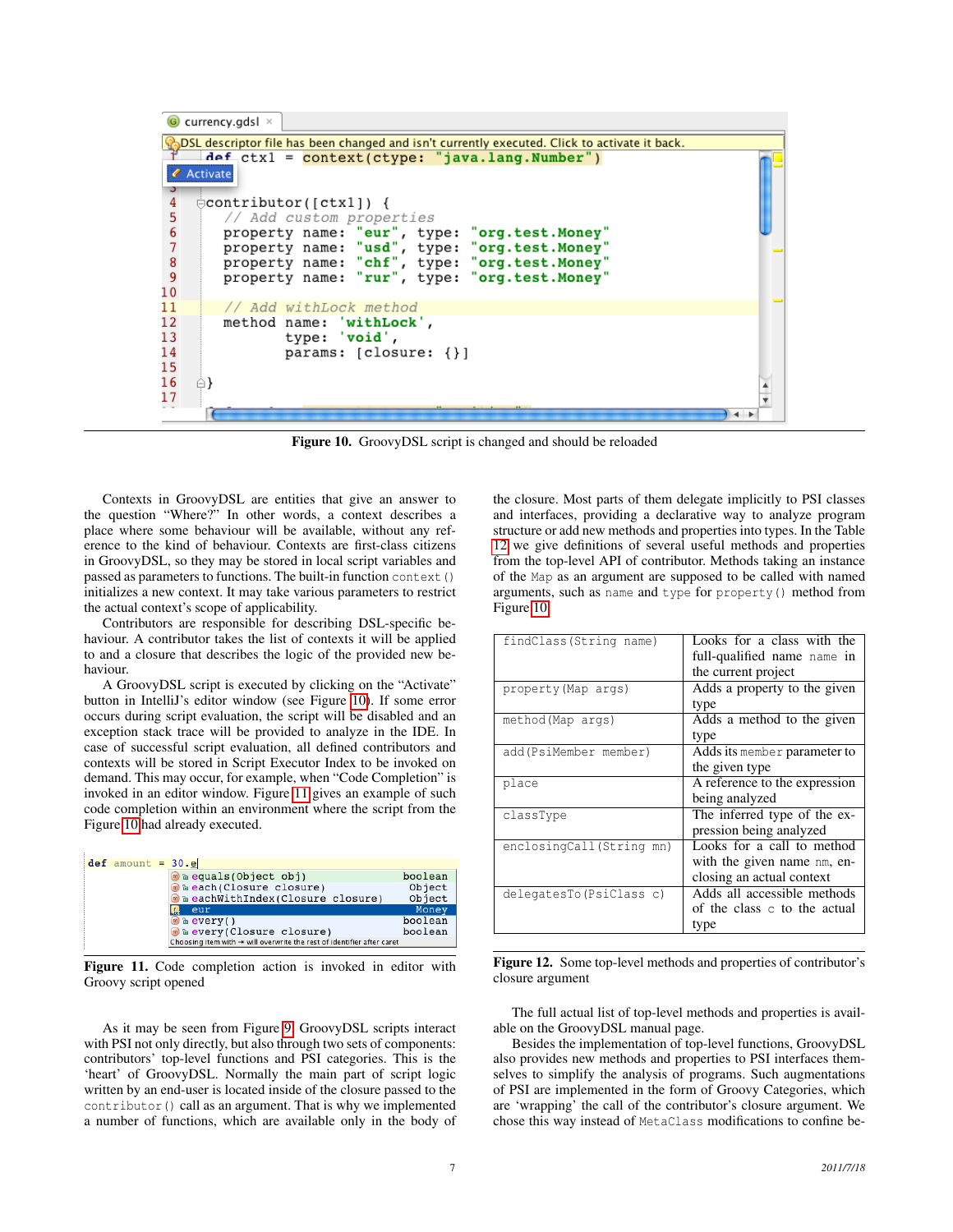```
0 public class GroovyDslDefaultMembers implements GdslMembersProvider {
1
2 @Nullable
  public PsiClass findClass(String fqn, GdslMembersHolderConsumer consumer) {
4 final JavaPsiFacade facade = JavaPsiFacade.getInstance(consumer.getProject ());
   final PsiClass clazz = facade.findClass(fqn, GlobalSearchScope.allScope(consumer.getProject()));
6 return clazz;
7 }
8
9 // Other top-level methods
10 }
```
<span id="page-7-0"></span>Figure 13. The class GroovyDslDefaultMembers implements basic top-level methods of contributor's closure parameter.

havioural changes within the control flow of a specific closure. Categories in Groovy are classes with static methods taking at least one parameter, which is treated to be the receiver of an appropriate method, so for better productivity one may implement them in Java. Moreover, this way we restrict access from a script to methods of the so-called "write PSI", i.e. the ones that allow program structure to be modified, since GroovyDSL scripts are supposed to analyze files only, not modify them.

Both sets of top-level methods and enhancing PSI categories may be extended for GroovyDSL via the provided plugin API. To implement new top-level methods one should provide a class implementing the GdslMembersProvider interface, and register it using a plugin descriptor. All methods of such newly added components will be used as possible delegates for unqualified method calls from inside of contributor's closure parameter. All methods of the GdslMembersProvider implementation that are supposed to be used as delegates must take an instance of the GdslMembersHolderConsumer class as their last parameter to get information about the context they act within. Figure [13](#page-7-0) gives an example of such an implementation.

New methods and properties may be added to PSI by implementing the PsiEnhancerCategory interface. Its implementations, registered using a plugin descriptor, will be used as categories "wrapped around" the body of a contributor's closure at the moment of its execution. Figure [14](#page-7-1) gives an example of adding the missing method getQualName into the PsiClass interface.

```
0 public class PsiClassCategory
         1 implements PsiEnhancerCategory {
2
3 @Nullable
  4 public static String getQualName(PsiClass c) {
   5 return c.getQualifiedName ();
6 }
7
8 // Other category methods
9 }
```
<span id="page-7-1"></span>Figure 14. A part of the PsiClassCategory class, implemented in Java, which adds the getQualName() method to the PsiClass class

Summarizing, in the described approach an end-user describes his DSL's runtime types working transparently with three different sets of functions:

• 'Pure' PSI itself. For example in Figure [8,](#page-4-2) on line 1, fields property is the default method getFields() of the PsiClass class, returning an array of its fields.

- Predefined top-level methods of the closure passed as an argument to a contributor() call. In the mentioned example this is a call to the delegatesTo() function.
- Method and properties 'injected' into PSI using GroovyDSL's category components. For example, see the injected method hasAnnotation(String name) of the PsiMember class, used on line 2 of the example in Figure [8.](#page-4-2)

Let's look now at an example of more sophisticated contexts. Fo performance reasons we made the definition of context as simply to compute as possible. Internally every context is a set of filters, which are checked in all places where it is possible to build a 'hole' according to its definition. But passing additional named arguments to the call of the context() function it is possible to refine the context for particular types of files, scopes, and types to be augmented. Figure [15](#page-7-2) shows part of the file [metaDsl.gdsl](http://www.jetbrains.net/confluence/download/attachments/15796912/metaDsl.gdsl), which is bundled into IntelliJ IDEA 9 and describes the available methods for a contributor's closure.

```
0 def contributorBody = context(
           scope: closureScope(isArg: true),
2 filetypes: [" gdsl "])
3
4 contributor contributorBody , {
  5 if (enclosingCall (" contributor ")) {
6 method name: "method",
7 type: "void",
          params: [args: [:]]
9
10 property name: "classType",
11 type: "com.intellij.psi.PsiClass"
12 // Other methods
13 }
14 }
```
<span id="page-7-2"></span>Figure 15. Description of GroovyDSL top-level methods

Here we restrict context's scope to make it spread only to expressions located inside closure's bodies. Moreover, we are interested only in closures that are passed to some method or other function as arguments, so we pass a named parameter isArgs: **true** to the closureScope() call. Finally, our context contributorBody is valid only in files with the .gdsl extension, so we pass an extra parameter filetypes: ["gdsl"] to the context constructor. The defined context is assigned to the local script variable contributorBody and used later in the contributor, which adds method method, property className, and other members to the closure's top-level.

Concluding, we observe that GroovyDSL was successfully used as a part of IntelliJ IDEA's Groovy language support to describe,